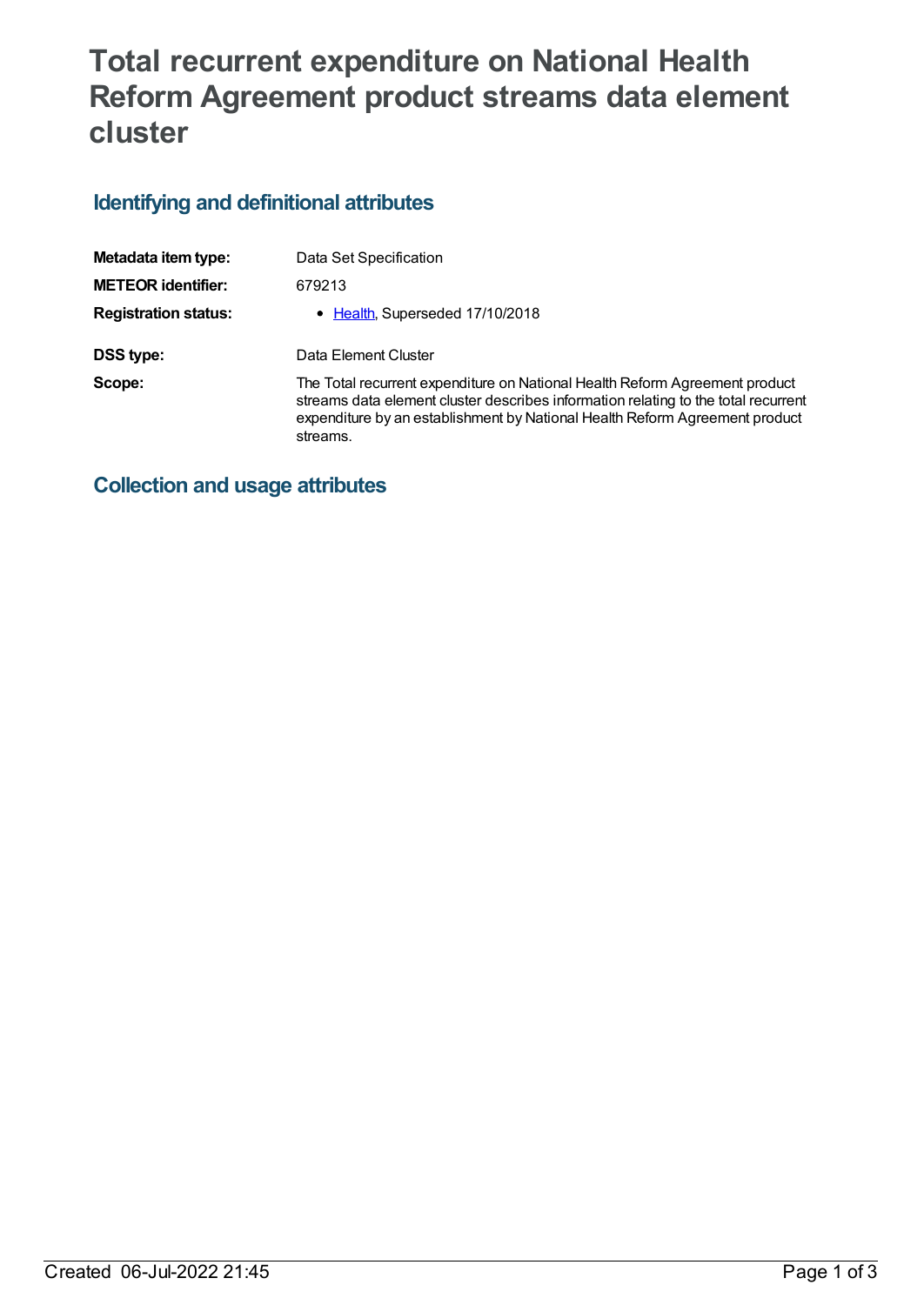**Guide for use:** All data reported in this cluster are estimated.

The Total recurrent expenditure on National Health Reform Agreement product streams data element cluster comprises two data elements that when used in conjunction with each other describe the following information for an establishment:

| <b>Product stream</b>                                                                | <b>Total Australian</b><br>dollars |
|--------------------------------------------------------------------------------------|------------------------------------|
| Admitted acute care (excluding mental health care)(in-scope<br>for the NHRA)         | N[N(13)]                           |
| Admitted subacute care (excluding mental health care)(in-<br>scope for the NHRA)     | N[N(13)]                           |
| Other admitted care (excluding mental health care)(in-scope<br>for the NHRA)         | N[N(13)]                           |
| Admitted mental health care (in-scope for the NHRA)                                  | N[N(13)]                           |
| Emergency care services (in-scope for the NHRA)                                      | N[N(13)]                           |
| Non-admitted care (in-scope for the NHRA)                                            | N[N(13)]                           |
| Direct teaching, training and research                                               | N[N(13)]                           |
| Commonwealth funded aged care                                                        | N[N(13)]                           |
| Other aged care                                                                      | N[N(13)]                           |
| Non-admitted care (excluding emergency care)(out-of-scope<br>for the NHRA)           | N[N(13)]                           |
| Admitted acute care (excluding mental health care)(out-of-<br>scope for the NHRA)    | N[N(13)]                           |
| Admitted subacute care (excluding mental health care)(out-<br>of-scope for the NHRA) | N[N(13)]                           |
| Other admitted care (excluding mental health care)(out-of-<br>scope for the NHRA)    | N[N(13)]                           |
| Admitted mental health care (out-of-scope for the NHRA)                              | N[N(13)]                           |
| Emergency care services (out-of-scope for the NHRA)                                  | N[N(13)]                           |
| Depreciation                                                                         | N[N(13)]                           |
| Other (out-of-scope for the NHRA)                                                    | N[N(13)]                           |

**Implementation start date:** 01/07/2018

### **Source and reference attributes**

#### **Submitting organisation:** Independent Hospital Pricing Authority

### **Relational attributes**

| <b>Related metadata</b><br>references: | Has been superseded by Total recurrent expenditure on National Health Reform<br>Agreement product streams data element cluster |  |
|----------------------------------------|--------------------------------------------------------------------------------------------------------------------------------|--|
|                                        | • Health, Superseded 18/12/2019                                                                                                |  |
|                                        | Cunomodoo Total noo waant o mondituro on Notional Loolth Defense Agrooment                                                     |  |

[Supersedes](https://meteor.aihw.gov.au/content/643016) Total recurrent expenditure on National Health Reform Agreement product streams data element cluster

• [Health](https://meteor.aihw.gov.au/RegistrationAuthority/12), Superseded 25/01/2018